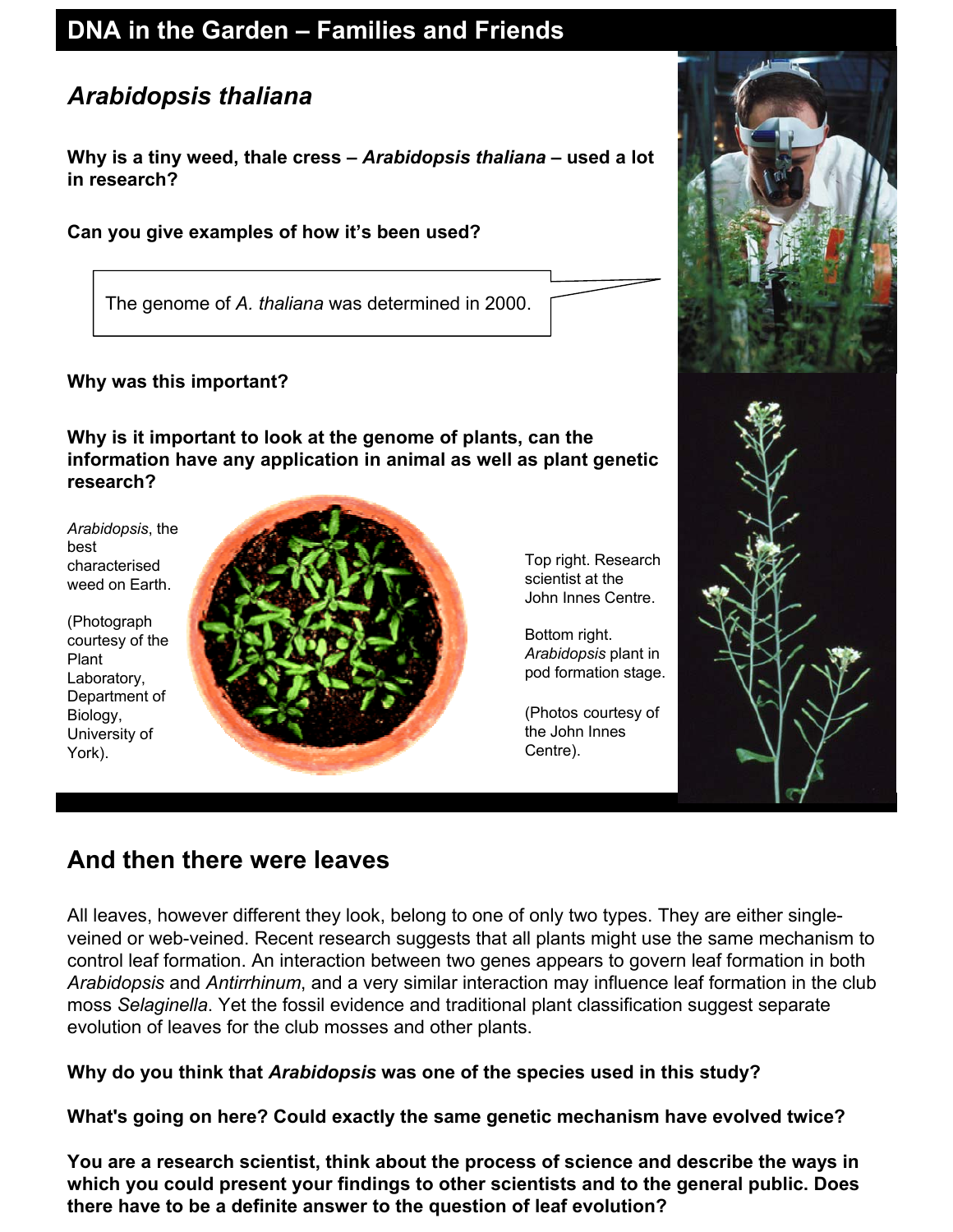## **DNA in the Garden – DNA: A Matter of Size and Sequence**

One complete copy of the DNA of an organism, including bits that don't code for anything, is called its **genome**. Measuring the total amount of DNA in different genomes has revealed some big surprises

### **Quantity can have major consequences**

The amount of DNA (or C-value) in plants differs dramatically between species. Some fritillaries and lilies have hundreds of times as much DNA in their genomes as *Arabidopsis* or the horse chestnut tree (*Aesculus hippocastanum*).

**Large amounts of DNA carry high inherent biological costs. What do you think these are?**

**Do you think that there may be a limit to the size of a genome?**

**How can genome size help to predict plant behaviour?** 

**Why might some genomes (e.g. the human one) contain fewer genes than expected?**

**Is the amount of DNA always related to the number of genes, and if not what else is it related to?**

### **DNA Structure and Function**

#### **Why was the discovery of the structure of DNA 50 years ago so important?**

Relatively recently, researchers have found that there are tiny structural differences along the DNA double helix.

#### **Why do you think that these are important?**



Information is coded through "triplet" groups of DNA building blocks

## **Fascinating facts!**

Some tobacco plants contain stretches of DNA from viruses, incorporated millions of years ago during evolution – a sort of natural genetic modification.

Some stretches of DNA can naturally hop from one place in the sequence to another. In doing so, they can disrupt the functions of genes, resulting in visible differences in the plant. This happens a lot in the snapdragon (*Antirrhinum*), where it can affect flower colour. The tea rose (*Rosa mundi*) gets its characteristic flecking from DNA jumping in to genes for petal colour and disrupting them. A similar effect can be seen in some corn cobs.



*Antirrhinum sp.*